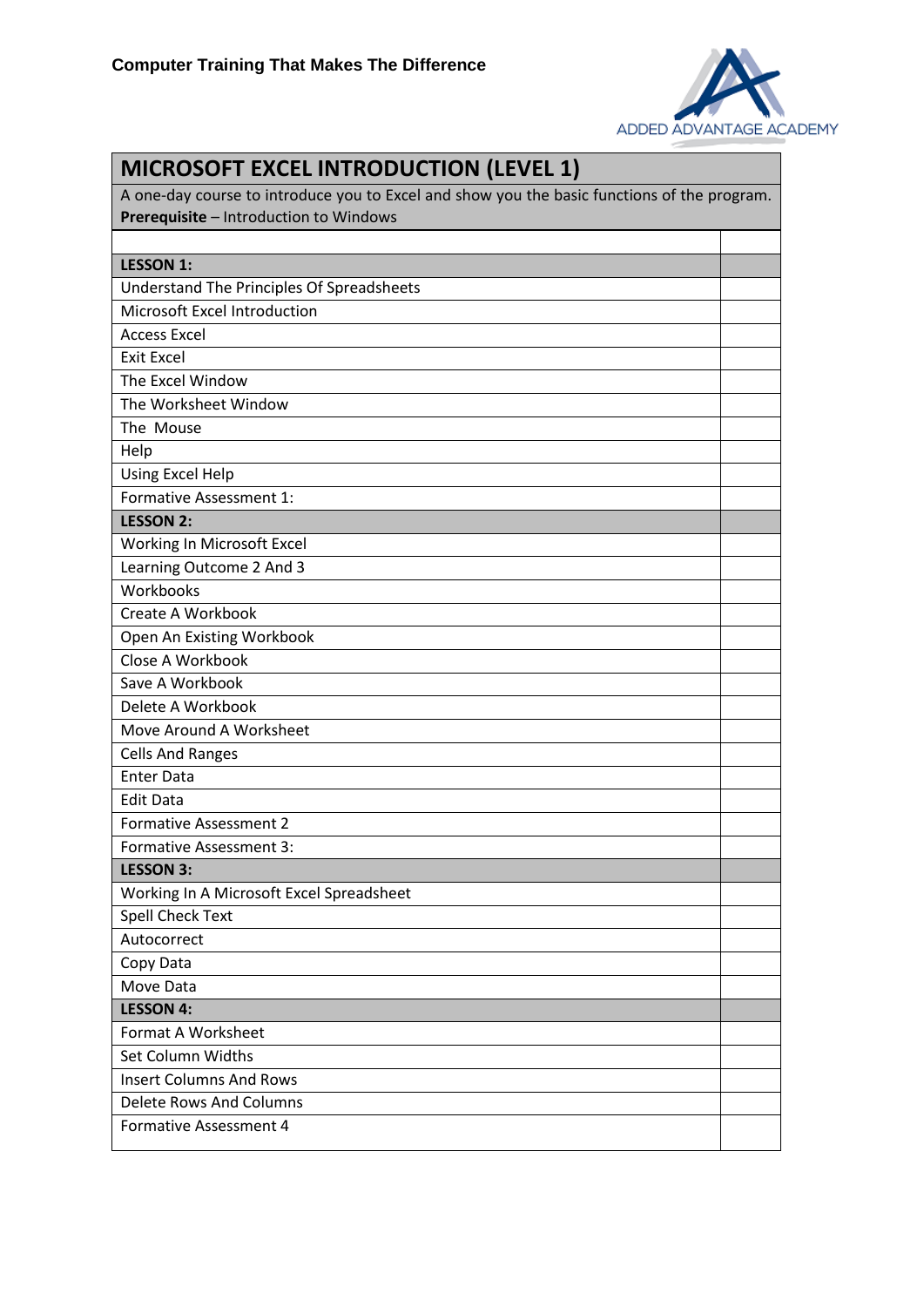| <b>LESSON 5:</b>                             |  |
|----------------------------------------------|--|
| Enter Formula In A Spreadsheet               |  |
| Formula                                      |  |
| Simple Addition Of Cells                     |  |
| <b>Subtraction Of Cells</b>                  |  |
| <b>Multiplication Of Cells</b>               |  |
| Division Of Cells                            |  |
| <b>Calculate Percents</b>                    |  |
| <b>Edit Formula</b>                          |  |
| Copy Formula                                 |  |
| <b>Functions</b>                             |  |
| Sum                                          |  |
| Average                                      |  |
| Minimum                                      |  |
| Maximum                                      |  |
| <b>Formative Assessment 5:</b>               |  |
| <b>LESSON 6:</b>                             |  |
| Format Data In A Microsoft Excel Spreadsheet |  |
| Format Data                                  |  |
| <b>Bold</b>                                  |  |
| Italic                                       |  |
| Underline                                    |  |
| Font And Font Size                           |  |
| <b>Text Colour</b>                           |  |
| Align Data                                   |  |
| Number Format                                |  |
| Lines And Borders                            |  |
| Shading                                      |  |
| Clear A Format                               |  |
| Formative Assessment 6:                      |  |
| <b>LESSON 7:</b>                             |  |
| Page Setup And Print A Spreadsheet           |  |
| <b>Print Multiple Copies</b>                 |  |
| <b>Views</b>                                 |  |
| Normal And Page Layout View                  |  |
| Zoom                                         |  |
| Page Layout                                  |  |
| Paper Size                                   |  |
| Margins                                      |  |
| Page Orientation                             |  |
| Printing                                     |  |
| <b>Print Preview</b>                         |  |
| Print                                        |  |
| Formative Assessment 6:                      |  |
| <b>FINAL EXERCISES</b>                       |  |
| <b>APPENDIX</b>                              |  |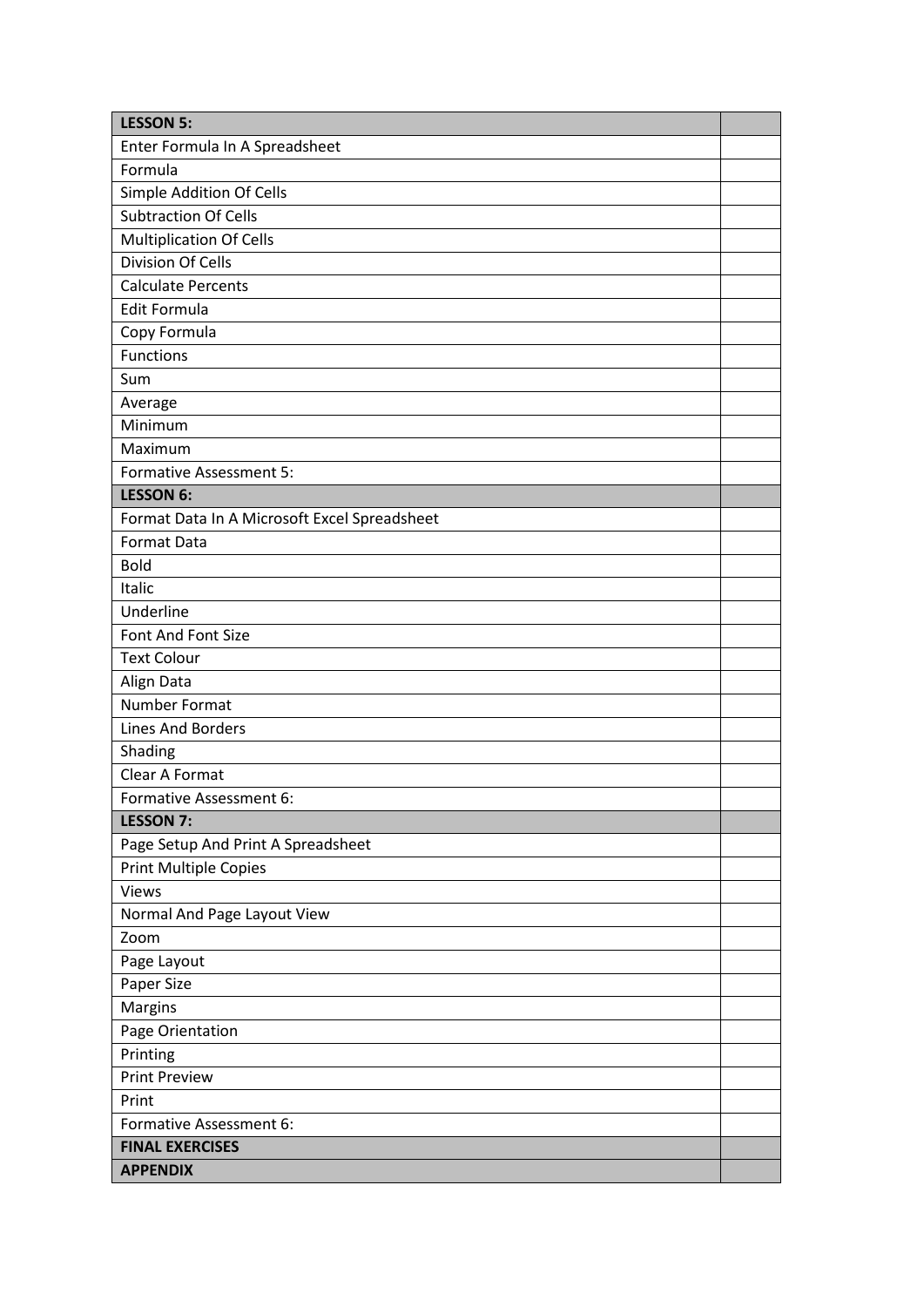| <b>MICROSOFT EXCEL INTERMEDIATE (LEVEL 2)</b>                                                 |  |
|-----------------------------------------------------------------------------------------------|--|
| Microsoft Excel Intermediate is a one-day course. Prerequisite: Microsoft Excel Introduction. |  |
|                                                                                               |  |
| <b>LESSON 1:</b>                                                                              |  |
| Insert Formula And Functions Into A Spreadsheet                                               |  |
| Formula                                                                                       |  |
| <b>Calculating Percentages</b>                                                                |  |
| <b>Editing Formula</b>                                                                        |  |
| Copying Formula                                                                               |  |
| Absolute Value                                                                                |  |
| <b>Functions</b>                                                                              |  |
| Sum                                                                                           |  |
| <b>Autosum Tool</b>                                                                           |  |
| Average                                                                                       |  |
| Minimum                                                                                       |  |
| Maximum                                                                                       |  |
| Count                                                                                         |  |
| <b>Date Functions</b>                                                                         |  |
| <b>Common Errors</b>                                                                          |  |
| Formative Assessment 1                                                                        |  |
| <b>LESSON 2:</b>                                                                              |  |
| Working With Multiple Worksheets In A Microsoft Excel Workbook                                |  |
| Working With Multiple Worksheets                                                              |  |
| Inserting A Worksheet In A Workbook                                                           |  |
| Deleting A Worksheet In A Workbook                                                            |  |
| Copy Worksheets                                                                               |  |
| Move Worksheets                                                                               |  |
| <b>Renaming A Worksheet</b>                                                                   |  |
| Moving Between Worksheets                                                                     |  |
| <b>Group Sheets</b>                                                                           |  |
| <b>Ungroup Sheets</b>                                                                         |  |
| <b>Working With Groups</b>                                                                    |  |
| <b>Colour Tabs</b>                                                                            |  |
| <b>LINKING</b>                                                                                |  |
| Linking Cells Across Sheets                                                                   |  |
| Linking Using =                                                                               |  |
| Linking Using Copy, Paste Special, Link                                                       |  |
| <b>Calculating Across Worksheets</b>                                                          |  |
| Formula Across Worksheets                                                                     |  |
| <b>Calculating Ranges Across Worksheets</b>                                                   |  |
| Notes About Linking                                                                           |  |
| <b>Formative Assessment 2</b>                                                                 |  |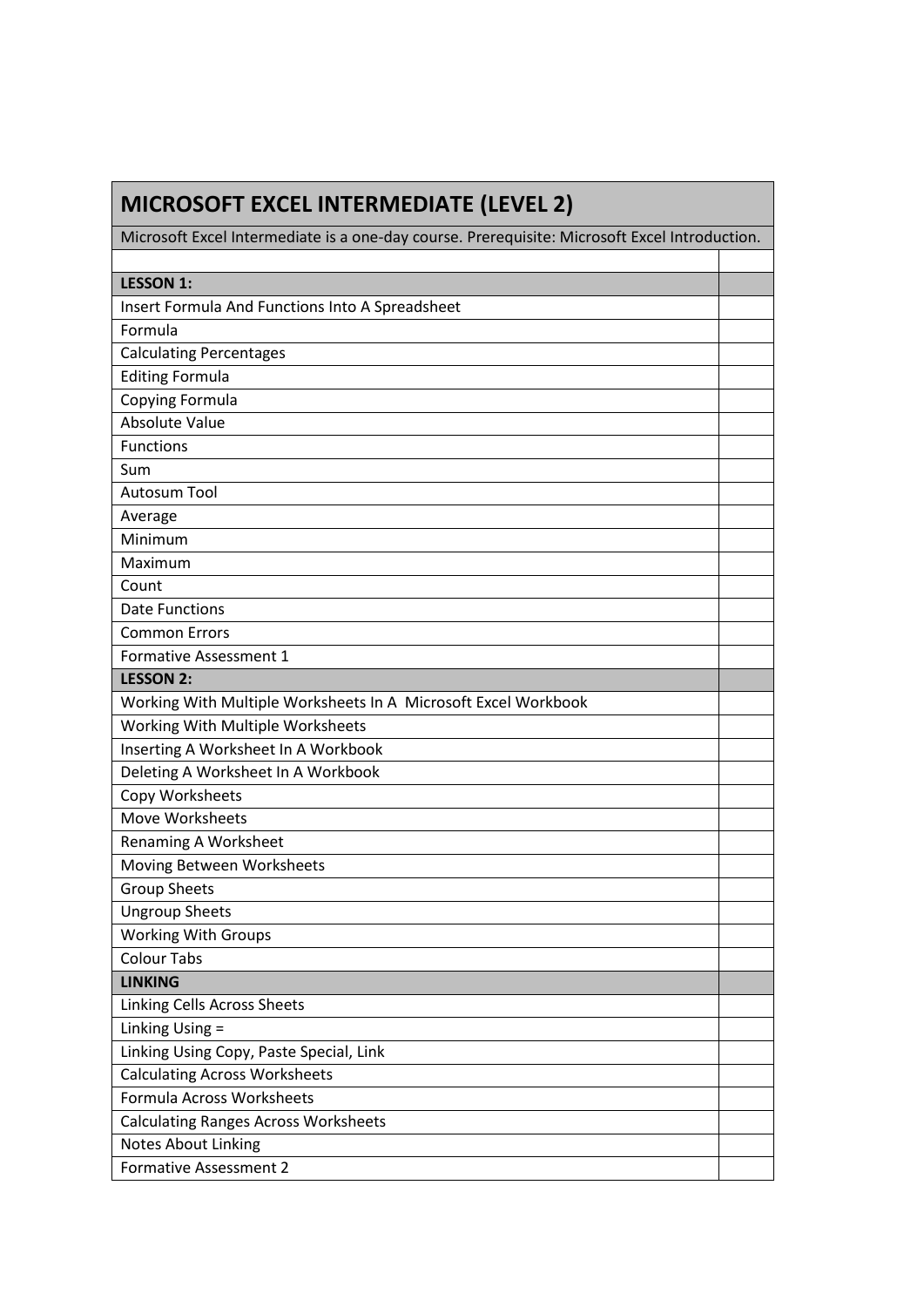| <b>LESSON 3:</b>                               |  |
|------------------------------------------------|--|
| Create And Edit A Chart                        |  |
| Charts In Excel                                |  |
| <b>Creating Charts</b>                         |  |
| Move A Chart                                   |  |
| Resize A Chart                                 |  |
| <b>Chart Sheets And Embedded Charts</b>        |  |
| Chart Type                                     |  |
| <b>Types Of Charts</b>                         |  |
| <b>Editing A Chart</b>                         |  |
| Change The Source Data                         |  |
| Chart Layout                                   |  |
| Change The Order Of The Series                 |  |
| <b>Add Chart Titles</b>                        |  |
| <b>Add Axis Titles</b>                         |  |
| Gridlines                                      |  |
| Legends                                        |  |
| Data Labels                                    |  |
| Data Table                                     |  |
| <b>Chart Styles</b>                            |  |
| Change The Colour/Pattern Of A Series          |  |
| Formatting Parts Of A Chart                    |  |
| Changing An Axis Scale                         |  |
| Change The Value Axis (Usually The Y Axis)     |  |
| <b>Formatting Titles</b>                       |  |
| <b>Formatting Chart Background</b>             |  |
| <b>Adding Text</b>                             |  |
| <b>Adding Objects</b>                          |  |
| <b>Print A Chart</b>                           |  |
| Copy, Paste And Link                           |  |
| <b>Formative Assessment 3</b>                  |  |
| <b>LESSON 4:</b>                               |  |
| Insert And Edit Objects                        |  |
| Graphics                                       |  |
| Inserting Clip Art                             |  |
| Insert A Picture From File                     |  |
| <b>Adding Text</b>                             |  |
| <b>Adding Objects</b>                          |  |
| <b>Working With Graphics</b>                   |  |
| Formative Assessment 4                         |  |
| <b>LESSON 5:</b>                               |  |
| Additional Copy Options And Custom Lists       |  |
| <b>Additional Copy Features</b>                |  |
| <b>Copying And Pasting Multiple Selections</b> |  |
| <b>Fill Series</b>                             |  |
| <b>Custom Lists</b>                            |  |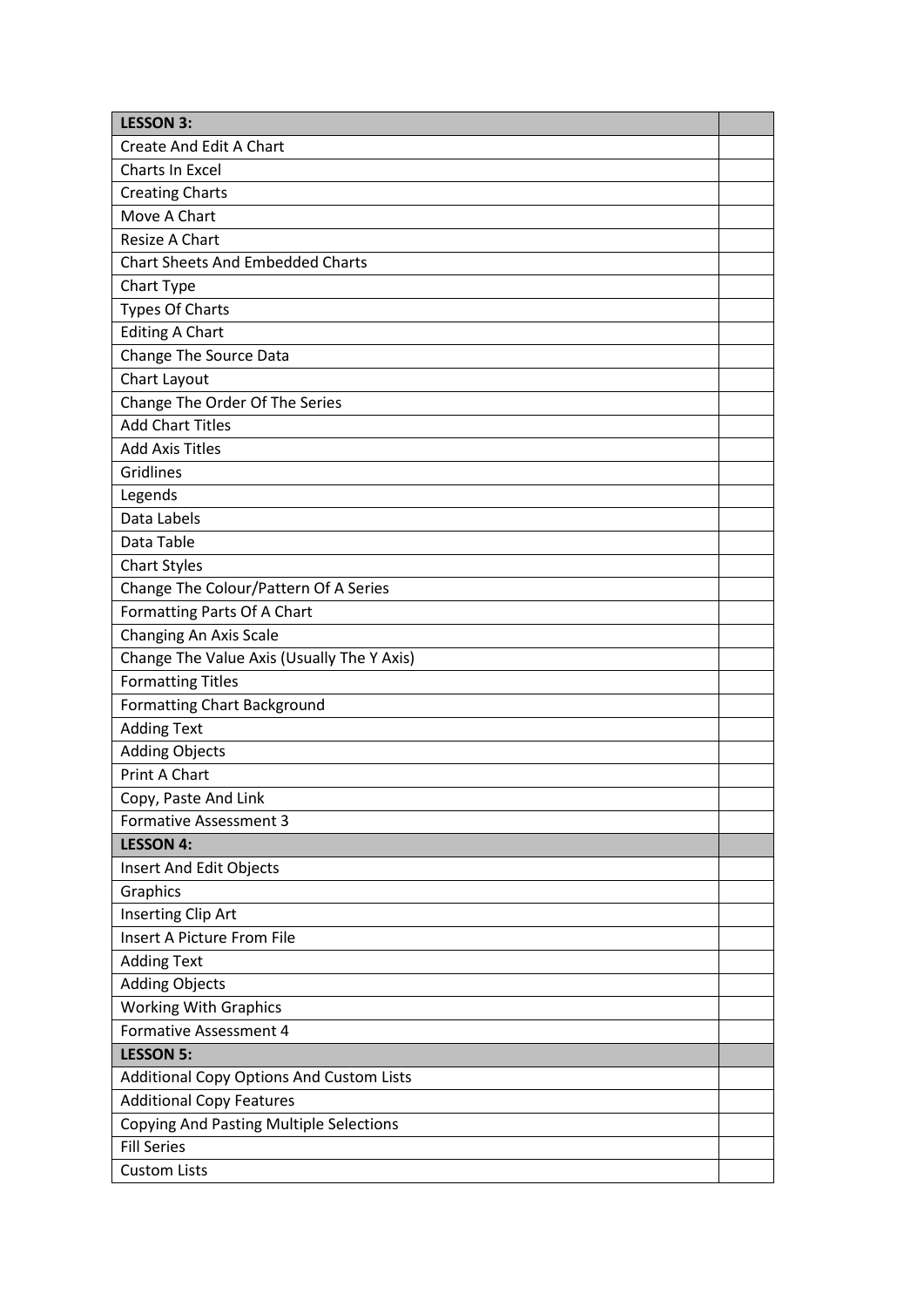| <b>LESSON 6:</b>                  |  |
|-----------------------------------|--|
| Working With Lists / Records      |  |
| Working With List (Records)       |  |
| <b>Creating A List Of Records</b> |  |
| <b>Sort Records</b>               |  |
| <b>Filtering Information</b>      |  |
| <b>Manipulating Data</b>          |  |
| Transpose                         |  |
| <b>Text To Columns</b>            |  |
| <b>Text To Value</b>              |  |
| Value To Text                     |  |
| Remove Duplicate                  |  |
| Concatenate                       |  |
| Left                              |  |
| Right                             |  |
| Mid                               |  |
| <b>Subtotals And Grandtotal</b>   |  |
| <b>Views</b>                      |  |
| Zoom                              |  |
| <b>Freeze Titles</b>              |  |
| <b>Clear Titles</b>               |  |
| <b>Splitting Windows</b>          |  |
| Printing                          |  |
| Page Setup                        |  |
| Set Print Areas And Print Titles  |  |
| <b>Headers And Footers</b>        |  |
| Formative Assessment 6:           |  |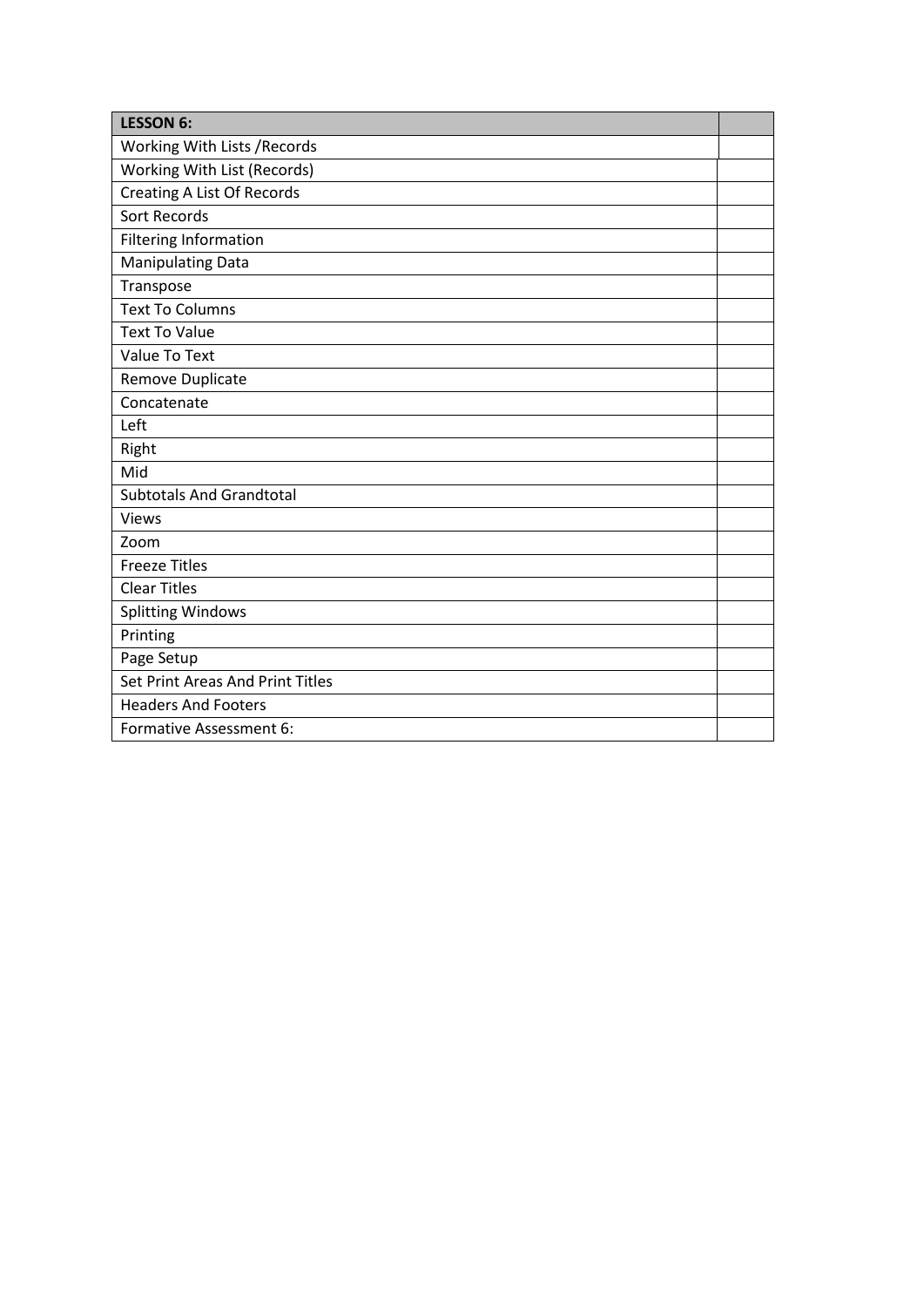| <b>MICROSOFT EXCEL ADVANCED (LEVEL 3)</b>                                                |  |
|------------------------------------------------------------------------------------------|--|
| Microsoft Advanced Excel is a one day course. Prerequisite: Microsoft Excel Intermediate |  |
|                                                                                          |  |
| <b>LESSON 1:</b>                                                                         |  |
| Calculating Across Workbooks In Excel                                                    |  |
| <b>Calculating Across Workbooks</b>                                                      |  |
| <b>Calculating Across Two Workbooks</b>                                                  |  |
| <b>Linking Cells</b>                                                                     |  |
| Linking Using =                                                                          |  |
| Linking Using Copy, Paste Special, Link                                                  |  |
| Moving Worksheets To Other Workbooks                                                     |  |
| Copying Worksheets To Other Workbooks                                                    |  |
| Moving/Copying Worksheets To A New Workbook                                              |  |
| <b>Opening A Workbook Containing Links</b>                                               |  |
| <b>Notes About Linking</b>                                                               |  |
| <b>Consolidating Information</b>                                                         |  |
| <b>Formative Assessment</b>                                                              |  |
| <b>LESSON 2:</b>                                                                         |  |
| <b>Named Ranges And Functions</b>                                                        |  |
| <b>Named Ranges</b>                                                                      |  |
| Naming Ranges Using The Menu                                                             |  |
| Creating Name Ranges Using Column Or Row Headings                                        |  |
| Naming Ranges Using The Formula Bar                                                      |  |
| <b>Applying Named Ranges</b>                                                             |  |
| <b>FUNCTIONS</b>                                                                         |  |
| <b>Select A Function</b>                                                                 |  |
| If Function                                                                              |  |
| <b>Nested If Function</b>                                                                |  |
| <b>Combining If Function With Other Functions</b>                                        |  |
| The If Function Can Be Combined With Many Other Functions.                               |  |
| And $/$ Or                                                                               |  |
| Ifsum                                                                                    |  |
| <b>Rounding Numbers</b>                                                                  |  |
| =Round(Sum())                                                                            |  |
| <b>Is Functions</b>                                                                      |  |
| Isnumber                                                                                 |  |
| <b>Istext</b>                                                                            |  |
| Iserror                                                                                  |  |
| Lookup Functions                                                                         |  |
| Vlookup                                                                                  |  |
| <b>Common Errors</b>                                                                     |  |
| <b>Formative Assessment</b>                                                              |  |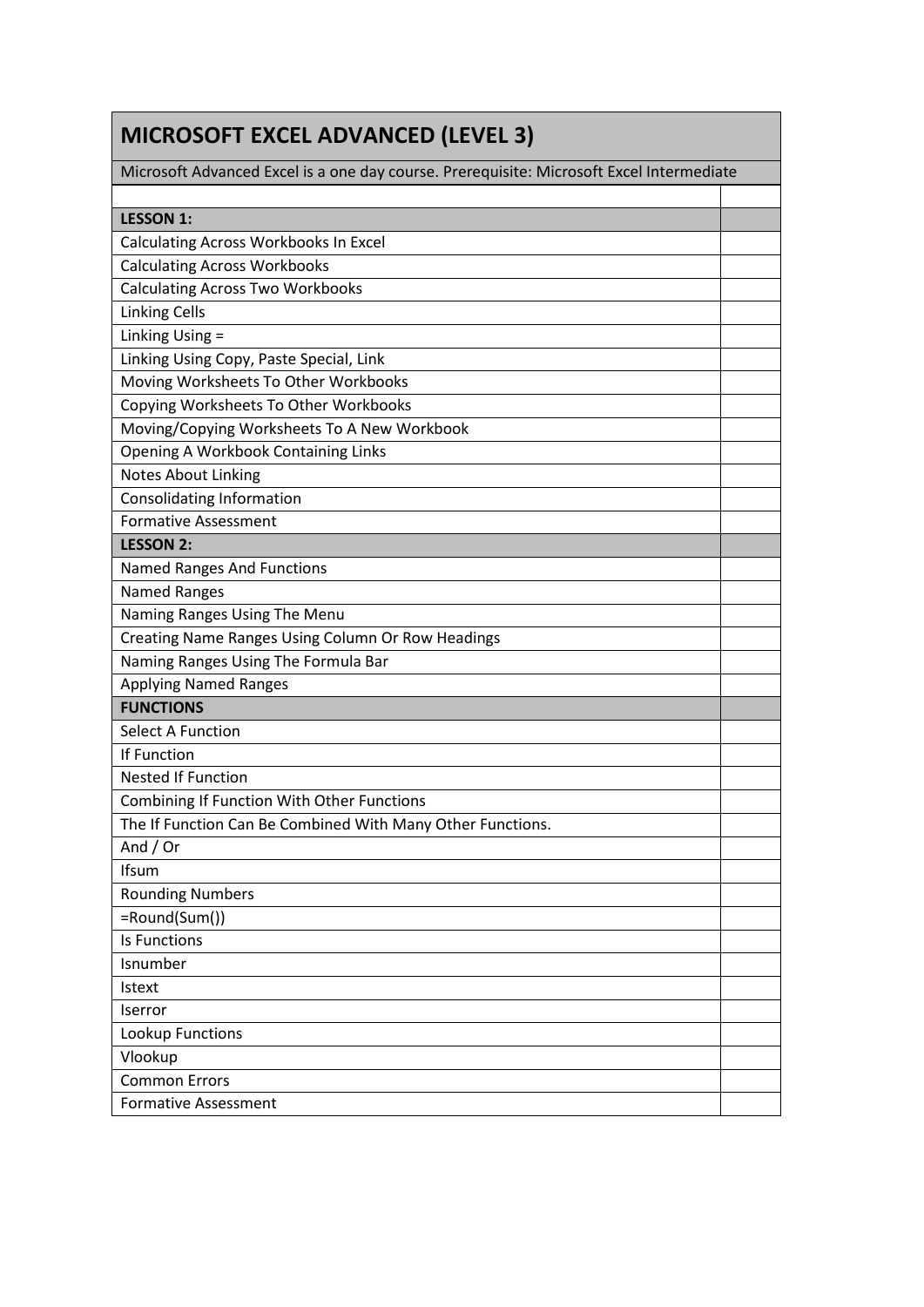| <b>LESSON 3:</b>                          |  |
|-------------------------------------------|--|
| Advanced Formatting, Styles And Templates |  |
| <b>Additional Formatting</b>              |  |
| <b>Setting Default Fonts</b>              |  |
| Shrink To Fit                             |  |
| <b>Wrapping Text</b>                      |  |
| <b>Merging Cells</b>                      |  |
| Copy Formats                              |  |
| Templates                                 |  |
| <b>Creating A Template</b>                |  |
| <b>Using A Template</b>                   |  |
| <b>Editing A Template</b>                 |  |
| Delete A Template                         |  |
| <b>Protecting Your Worksheet</b>          |  |
| <b>Styles</b>                             |  |
| Applying An Existing Style                |  |
| <b>Creating A Style</b>                   |  |
| Creating A Style From An Existing Format  |  |
| Applying A Style                          |  |
| <b>Copying Styles</b>                     |  |
| <b>Editing Styles</b>                     |  |
| Deleting A Style                          |  |
| <b>Conditional Formatting</b>             |  |
| <b>Apply Conditional Formatting</b>       |  |
| <b>Clear Conditional Formatting</b>       |  |
| <b>Edit A Conditional Formatting Rule</b> |  |
| <b>Formative Assessment</b>               |  |
| <b>LESSON 4:</b>                          |  |
| <b>Advanced Filter And Pivot Tables</b>   |  |
| <b>Advanced Filter</b>                    |  |
| <b>Clear The Filter</b>                   |  |
| <b>Pivot Tables</b>                       |  |
| <b>Editing The Pivot Table</b>            |  |
| <b>Rearranging Fields</b>                 |  |
| <b>Field Settings</b>                     |  |
| Show Or Hide Subtotals And Grand Totals   |  |
| <b>Insert A Calculation</b>               |  |
| <b>Updating Pivot Tables</b>              |  |
| Display Or Hide Detail                    |  |
| <b>Group And Ungroup</b>                  |  |
| <b>Formatting Pivot Tables</b>            |  |
| <b>Report Layout Options</b>              |  |
| Number Format                             |  |
| <b>Pivot Table Options</b>                |  |
| <b>Pivotchart Reports</b>                 |  |
| <b>Formative Assessment</b>               |  |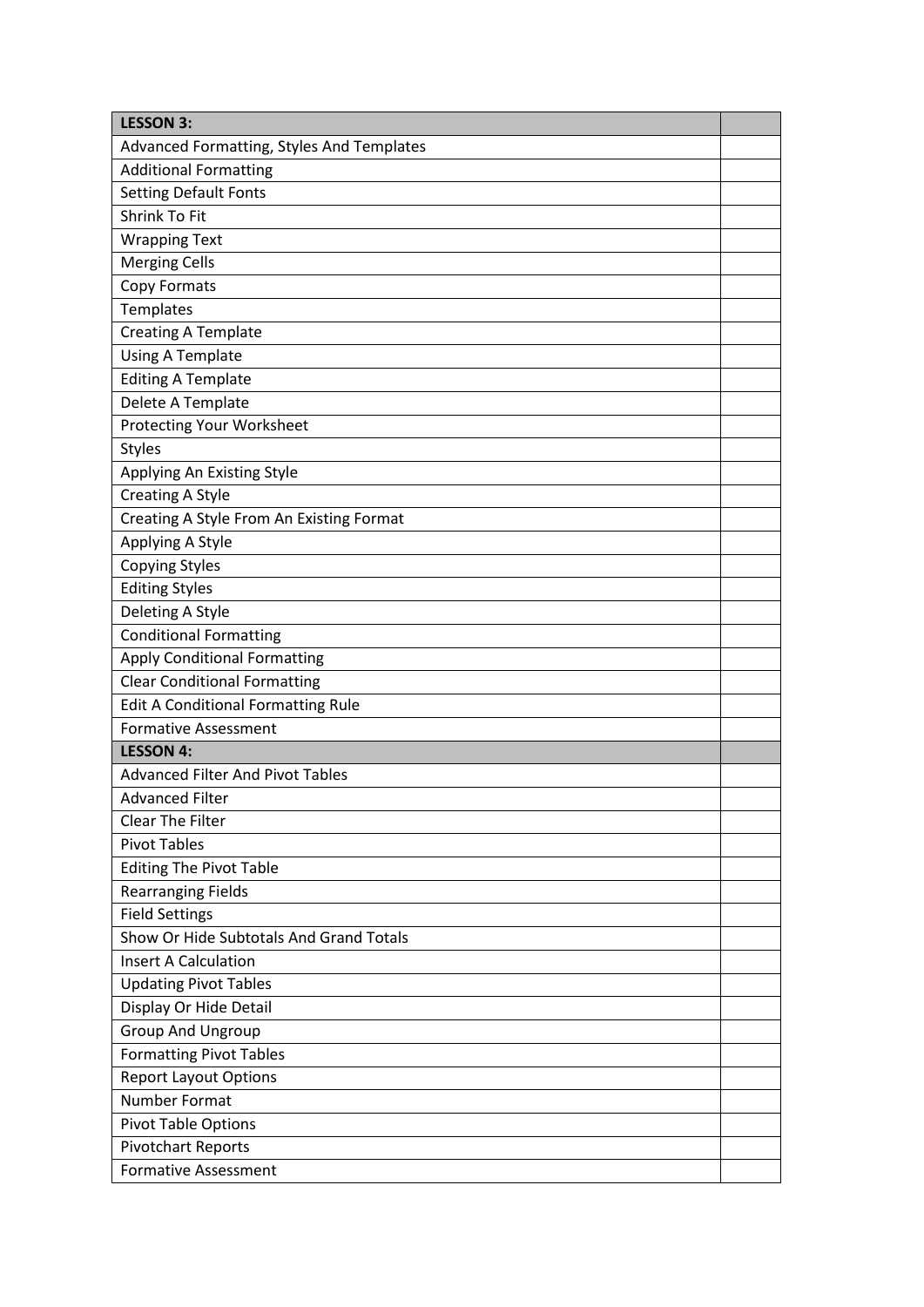| <b>LESSON 5:</b>                            |  |
|---------------------------------------------|--|
| <b>Advanced Charts</b>                      |  |
| <b>Advanced Charts</b>                      |  |
| Creating A Chart From Non-Contiguous Ranges |  |
| Chart Type                                  |  |
| <b>Types Of Charts</b>                      |  |
| <b>Charts Templates</b>                     |  |
| Applying A Template                         |  |
| <b>Combination Charts</b>                   |  |
| Changing The Data Range                     |  |
| <b>Changing Individual Series</b>           |  |
| Copy, Paste Special, Paste Link             |  |
| <b>Formative Assessment</b>                 |  |
| <b>LESSON 6:</b>                            |  |
| <b>Toolbars And Hyperlinks</b>              |  |
| <b>Customising The Quick Access Toolbar</b> |  |
| <b>Hyperlinks</b>                           |  |
| <b>Html Files</b>                           |  |
| <b>Formative Assessment</b>                 |  |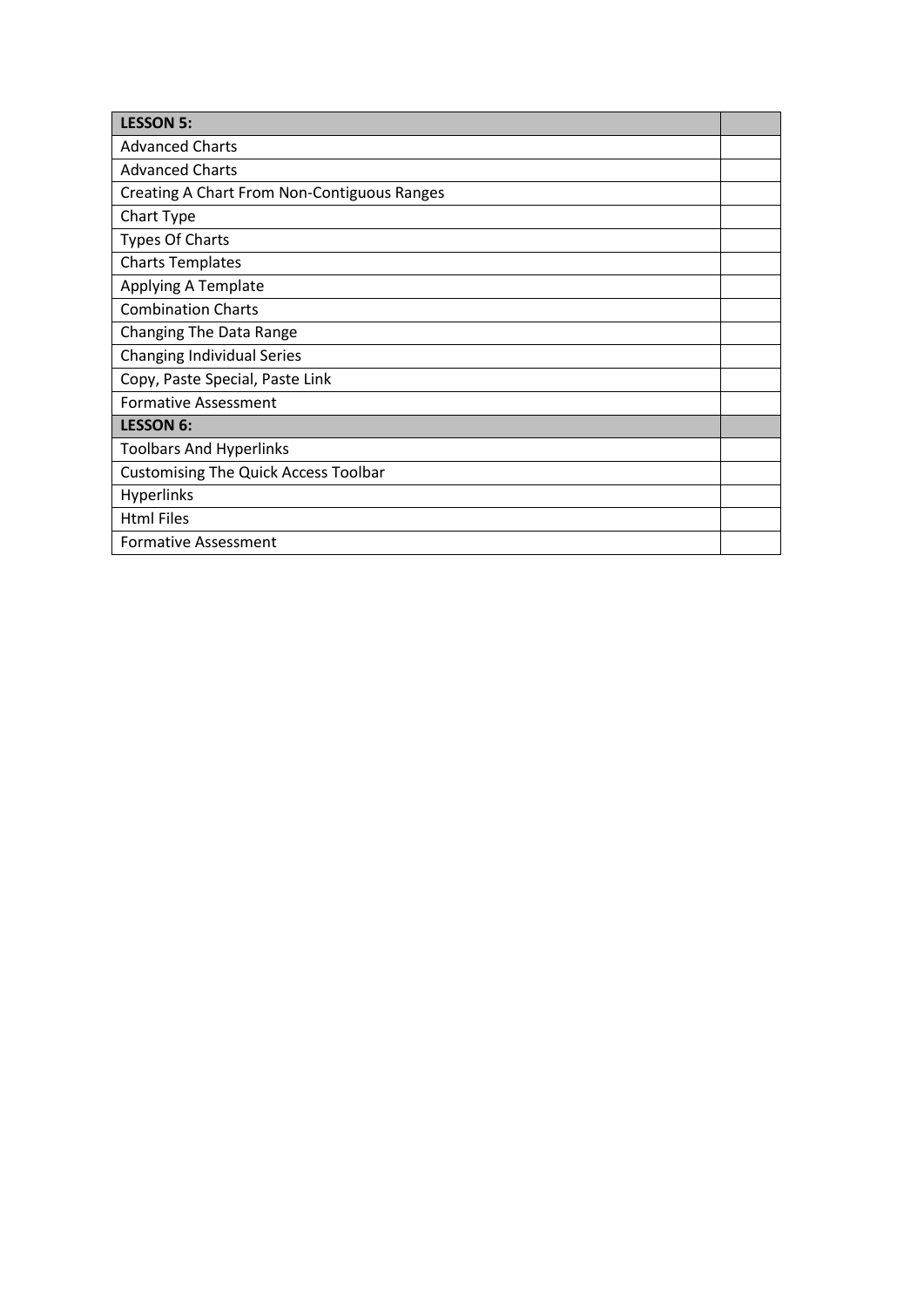| <b>EXCEL SUPER USER (LEVEL 4) DAY 1</b>                                  |  |
|--------------------------------------------------------------------------|--|
| A one day course.                                                        |  |
| Prerequisite: Delegates should have completed the Excel Advanced Course. |  |
|                                                                          |  |
| <b>PIVOT TABLES</b>                                                      |  |
| <b>CREATE A PIVOT TABLE</b>                                              |  |
| PREDESIGNED PIVOT TABLES                                                 |  |
| <b>EDITING THE PIVOT TABLE</b>                                           |  |
| <b>ANALYZE</b>                                                           |  |
| <b>DESIGN</b>                                                            |  |
| <b>CHANGE DATA SOURCE</b>                                                |  |
| <b>REARRANGING FIELDS</b>                                                |  |
| PIVOT TABLE FIELD LIST                                                   |  |
| <b>DEFER UPDATE</b>                                                      |  |
| <b>REFRESHING PIVOT TABLES</b>                                           |  |
| <b>EDITING THE PIVOT TABLE</b>                                           |  |
| <b>REPORT LAYOUT OPTIONS</b>                                             |  |
| <b>REPEAT ALL ITEMS</b>                                                  |  |
| <b>INSERTING BLANK ROWS AFTER ITEMS</b>                                  |  |
| <b>SHOW OR HIDE SUBTOTALS</b>                                            |  |
| SORTING AND FILTERING                                                    |  |
| <b>SORTING</b>                                                           |  |
| <b>FILTER</b>                                                            |  |
| FILTERING PIVOT TABLES USING WITH SLICERS                                |  |
| <b>FIELD SETTINGS</b>                                                    |  |
| <b>NUMBER FORMAT</b>                                                     |  |
| <b>INSERT A CALCULATION</b>                                              |  |
| <b>GROUP AND UNGROUP</b>                                                 |  |
| <b>GROUP DATA</b>                                                        |  |
| <b>UNGROUP DATA</b>                                                      |  |
| SHOW ITEMS WITH A COUNT OF ZERO                                          |  |
| DISPLAY OR HIDE DETAIL / DRILL DOWN AND DRILL UP                         |  |
| SHOW ITEMS WITH A COUNT OF ZERO                                          |  |
| DISPLAY OR HIDE DETAIL / DRILL DOWN AND DRILL UP                         |  |
| HIDE AND DISPLAY THE $+$ / -.                                            |  |
| CALCULATED FIELDS AND A CALCULATED ITEM                                  |  |
| <b>INSERT A CALCULATED FIELD</b>                                         |  |
| EXAMPLE: INSERT A CALCULATED FIELD                                       |  |
| <b>INSERTING A CALCULATED ITEM</b>                                       |  |
| EXAMPLE: INSERTING A CALCULATED ITEM                                     |  |
| REFERENCING CELLS WITHIN A PIVOT TABLE                                   |  |
| <b>FORMATTING PIVOT TABLES</b>                                           |  |
| <b>APPLY A STYLE</b>                                                     |  |
| <b>REMOVE A STYLE</b>                                                    |  |
| CONDITIONAL FORMATTING                                                   |  |
| APPLY CONDITIONAL FORMATTING TO PIVOT TABLE                              |  |
| <b>CLEAR CONDITIONAL FORMATTING</b>                                      |  |
| EDIT A CONDITIONAL FORMATTING RULE                                       |  |
| PIVOT TABLE OPTIONS                                                      |  |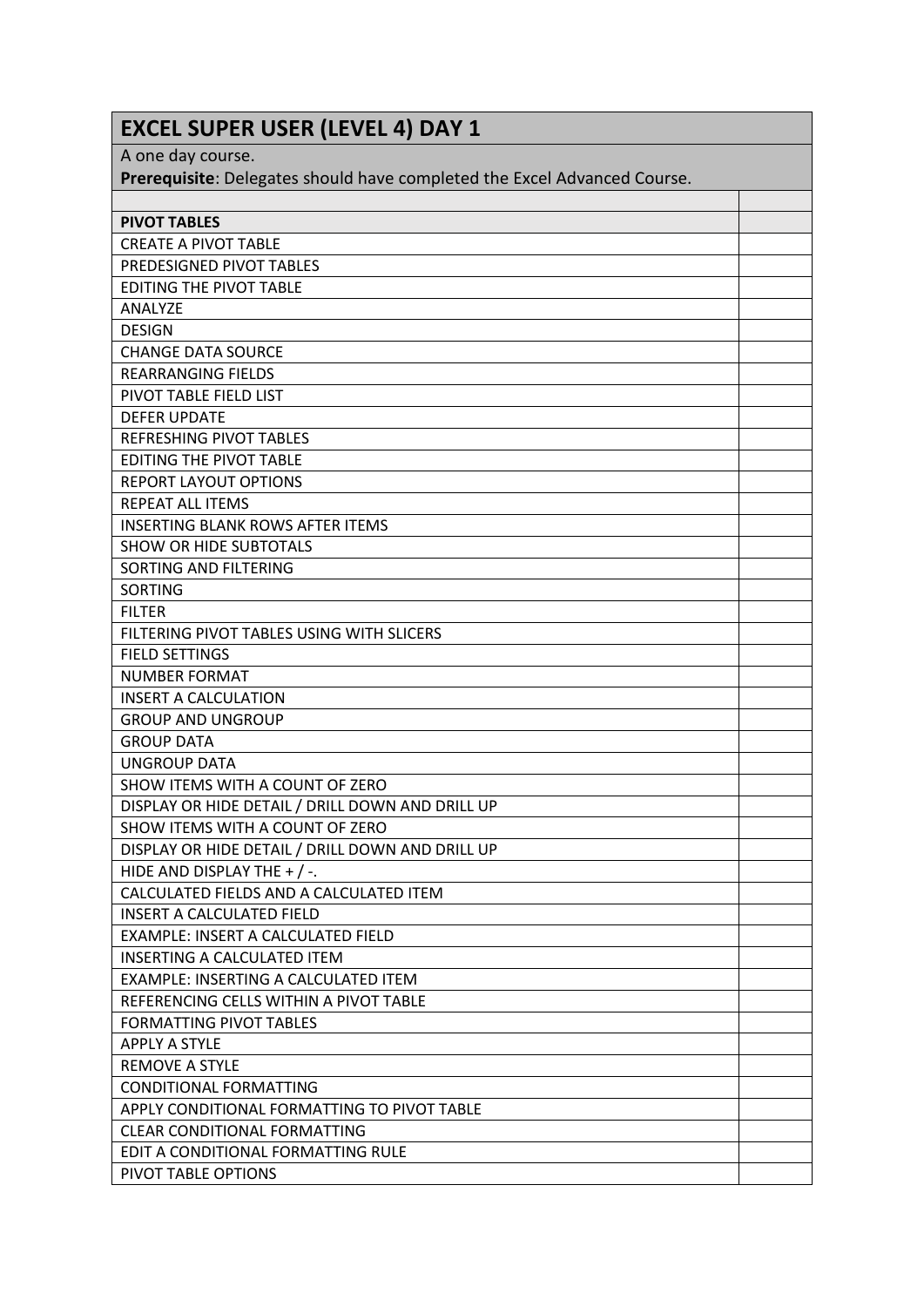| CREATE A PIVOT TABLE FOR EACH GROUP               |  |
|---------------------------------------------------|--|
| PIVOTCHART REPORTS                                |  |
|                                                   |  |
| <b>EXCEL TABLES</b>                               |  |
|                                                   |  |
| <b>NAMED RANGES</b>                               |  |
| TO INSERT A NAMED RANGE IN A FORMULA              |  |
| <b>3D NAMED RANGES</b>                            |  |
|                                                   |  |
| <b>FUNCTIONS</b>                                  |  |
| <b>SUMIF</b>                                      |  |
| <b>NESTED IF FUNCTION</b>                         |  |
| <b>COMBINING IF FUNCTION WITH OTHER FUNCTIONS</b> |  |
| AND / OR                                          |  |
| <b>IS FUNCTIONS</b>                               |  |
| <b>ISNUMBER</b>                                   |  |
| <b>ISTEXT</b>                                     |  |
| <b>ISERROR</b>                                    |  |
| LOOKUP FORMULA                                    |  |
| <b>HLOOKUP</b>                                    |  |
| <b>HLOOKUP</b>                                    |  |
| <b>NESTED VLOOKUP</b>                             |  |
| Nested IFNA and Vlookup                           |  |
| <b>LOOKUP FUNCTION</b>                            |  |
|                                                   |  |
| <b>APPENDIX</b>                                   |  |
| <b>ADDITIONAL FUNCTIONS</b>                       |  |
| FILL IN BLANK CELLS                               |  |
| <b>CONVERT TEXT DATES TO DATES</b>                |  |
| <b>ARRAYS</b>                                     |  |
| <b>FORECAST</b>                                   |  |
| <b>FINANCIAL FUNCTIONS</b>                        |  |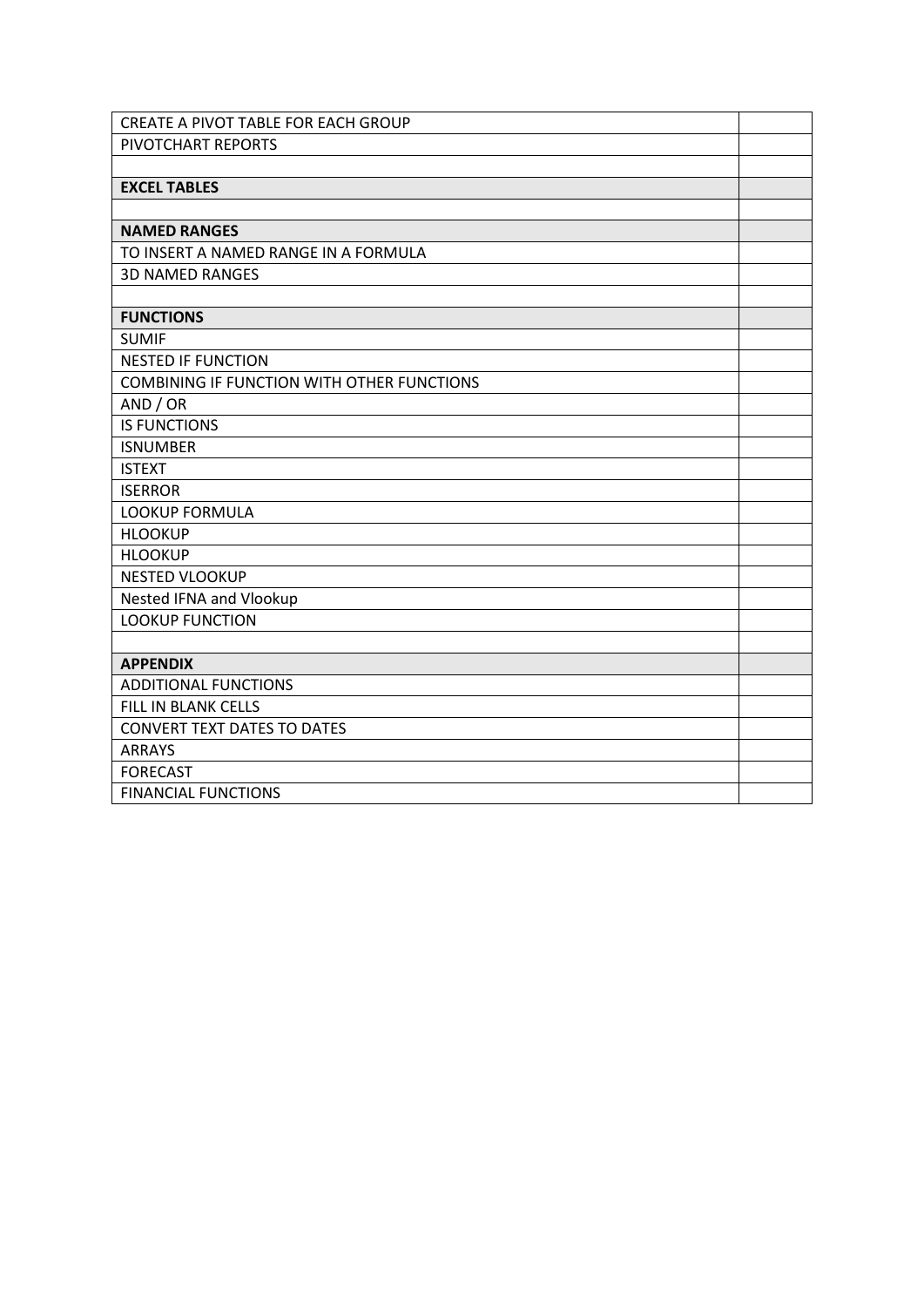| <b>EXCEL SUPER USER (LEVEL 4) DAY 2</b>                                  |  |
|--------------------------------------------------------------------------|--|
| A one day course.                                                        |  |
| Prerequisite: Delegates should have completed the Excel Advanced Course. |  |
|                                                                          |  |
| <b>MACROS</b>                                                            |  |
| <b>EXAMPLES</b>                                                          |  |
| <b>CREATING MACROS</b>                                                   |  |
| <b>RECORDING A MACRO</b>                                                 |  |
| RELATIVE AND ABSOLUTE MACROS                                             |  |
| PERSONAL MACRO WORKBOOK                                                  |  |
| <b>RUN A MACRO</b>                                                       |  |
| <b>EDITING A MACRO</b>                                                   |  |
| <b>SAVING MACROS</b>                                                     |  |
| STOPPING A MACRO                                                         |  |
| ASSIGN OR CHANGE A KEY STROKE FOR A MACRO                                |  |
| ASSIGNING A MACRO TO THE QUICK ACCESS TOOLBAR                            |  |
| ASSIGNING A MACRO TO A DRAWING OBJECT OR PICTURE                         |  |
| <b>DATA VALIDATION</b>                                                   |  |
| <b>VALIDATING A DATE</b>                                                 |  |
| <b>INSERT A DROP DOWN LISTS</b>                                          |  |
| <b>VALIDATING A NUMBER</b>                                               |  |
| <b>CHARTS</b>                                                            |  |
| PIE CHARTS                                                               |  |
| PIE OF PIE / BAR OF PIE                                                  |  |
| <b>FLOATING CHARTS</b>                                                   |  |
| <b>TRENDLINES</b>                                                        |  |
| <b>WHAT IF ANALYSIS</b>                                                  |  |
| <b>GOAL SEEKER</b>                                                       |  |
| <b>SCENARIOS</b>                                                         |  |
| <b>APPLYING A SCENARIO</b>                                               |  |
| <b>EDITING A SCENARIO</b>                                                |  |
| CREATING A SCENARIO REPORT                                               |  |
| <b>ANALYSING YOUR WORKSHEET</b>                                          |  |
| USING THE "GO TO SPECIAL" COMMAND                                        |  |
| FINDING PRECEDENT AND DEPENDENT CELLS                                    |  |
| <b>COMPARING CELLS</b>                                                   |  |
| <b>AUDITING WORKSHEETS</b>                                               |  |
| <b>Tracing Precedents</b>                                                |  |
| <b>Tracing Dependents</b>                                                |  |
| <b>Tracing Errors</b>                                                    |  |
| <b>MANAGING YOUR WORK</b>                                                |  |
| <b>WORKSHEET NOTATION</b>                                                |  |
| <b>CELL COMMENTS</b>                                                     |  |
| <b>SHARING YOUR WORKBOOK</b>                                             |  |
| <b>TRACKING CHANGES</b>                                                  |  |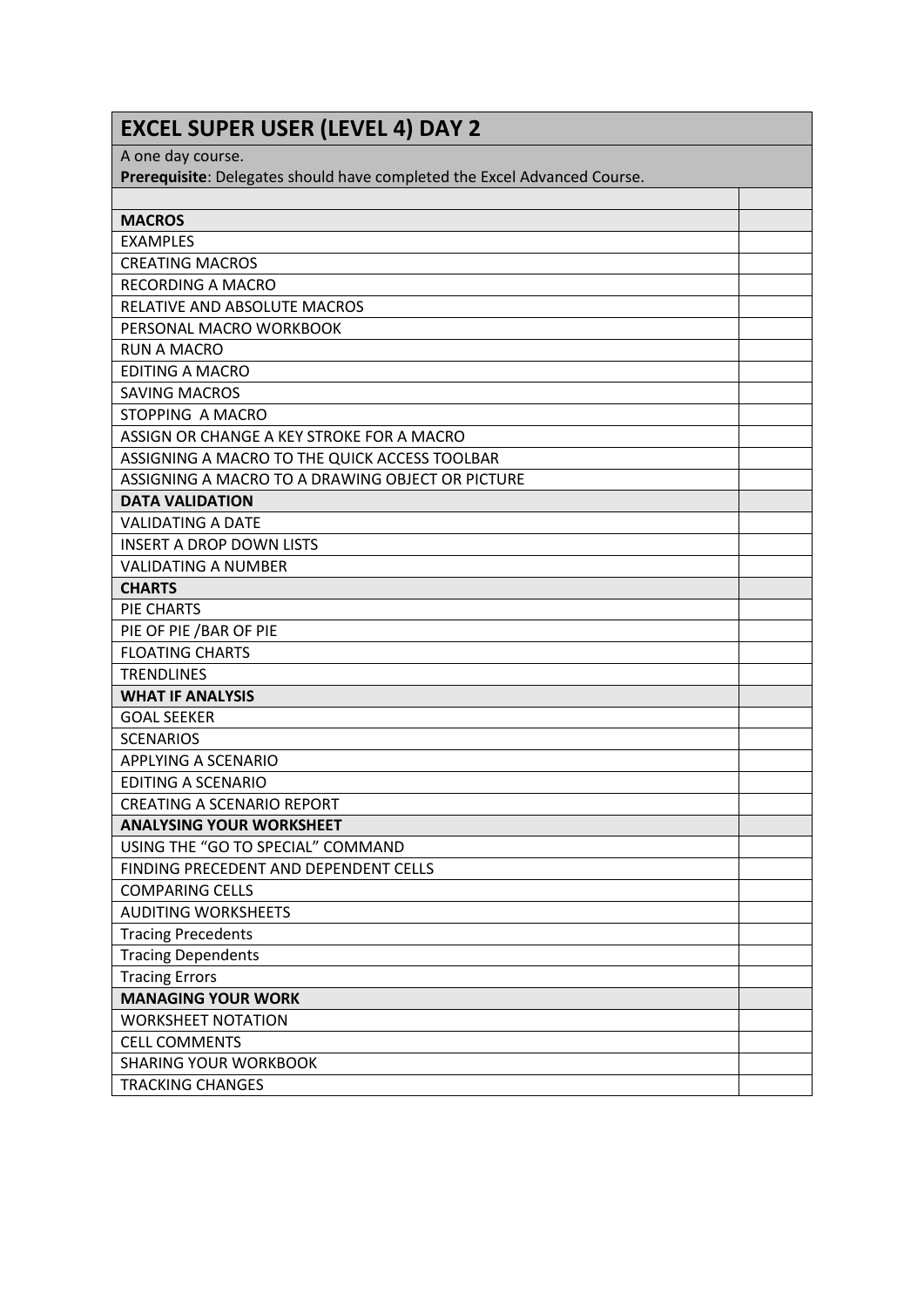| <b>MICROSOFT EXCEL DASHBOARDS DAY 1</b>                                                  |                                                                         |
|------------------------------------------------------------------------------------------|-------------------------------------------------------------------------|
| Prerequisite: Delegates should have completed the following courses: Excel Introduction, |                                                                         |
| Intermediate, Advanced and Super User day 1 and 2.                                       |                                                                         |
| <b>WHAT IS A DASHBOARD?</b>                                                              |                                                                         |
|                                                                                          |                                                                         |
| PRINCIPLES OF DESIGNING A DASHBOARD                                                      |                                                                         |
| <b>DESIGNING A DASHBOARD</b>                                                             |                                                                         |
|                                                                                          |                                                                         |
| <b>CREATING A DATA MODEL</b>                                                             |                                                                         |
|                                                                                          | Data                                                                    |
|                                                                                          | Analysis Sheet                                                          |
|                                                                                          | Dashboard                                                               |
|                                                                                          |                                                                         |
| <b>FUNCTIONS USED TO BUILD YOUR DATA</b><br><b>MODEL</b>                                 |                                                                         |
|                                                                                          | If, Nested If                                                           |
|                                                                                          | AND and OR                                                              |
|                                                                                          | <b>SUMIFS</b>                                                           |
|                                                                                          | <b>COUNTIFS</b>                                                         |
|                                                                                          | <b>CHOOSE</b>                                                           |
|                                                                                          | LOOKUP FUNCTIONS (VLOOKUP,                                              |
|                                                                                          | HLOOKUP, LOOKUP, MATCH, INDEX)                                          |
|                                                                                          | <b>SUMPRODUCT</b>                                                       |
|                                                                                          |                                                                         |
| <b>EXCEL TABLES</b>                                                                      |                                                                         |
|                                                                                          |                                                                         |
| <b>BUILDING BASIC DASHBOARD COMPONENTS</b>                                               |                                                                         |
|                                                                                          |                                                                         |
| <b>TABLES</b>                                                                            |                                                                         |
|                                                                                          | Design and Formatting tables                                            |
|                                                                                          | <b>Conditional Formatting</b>                                           |
|                                                                                          | Sparklines                                                              |
|                                                                                          |                                                                         |
| <b>PIVOT TABLES</b>                                                                      |                                                                         |
|                                                                                          | Overview of Pivot Reports<br><b>Useful Pivot Reports for Dashboards</b> |
|                                                                                          |                                                                         |
| <b>CREATING CHARTS FOR THE DASHBOARD</b>                                                 |                                                                         |
|                                                                                          | <b>Create Trend Charts</b>                                              |
|                                                                                          |                                                                         |
| THE CAMERA TOOLS                                                                         |                                                                         |
|                                                                                          |                                                                         |